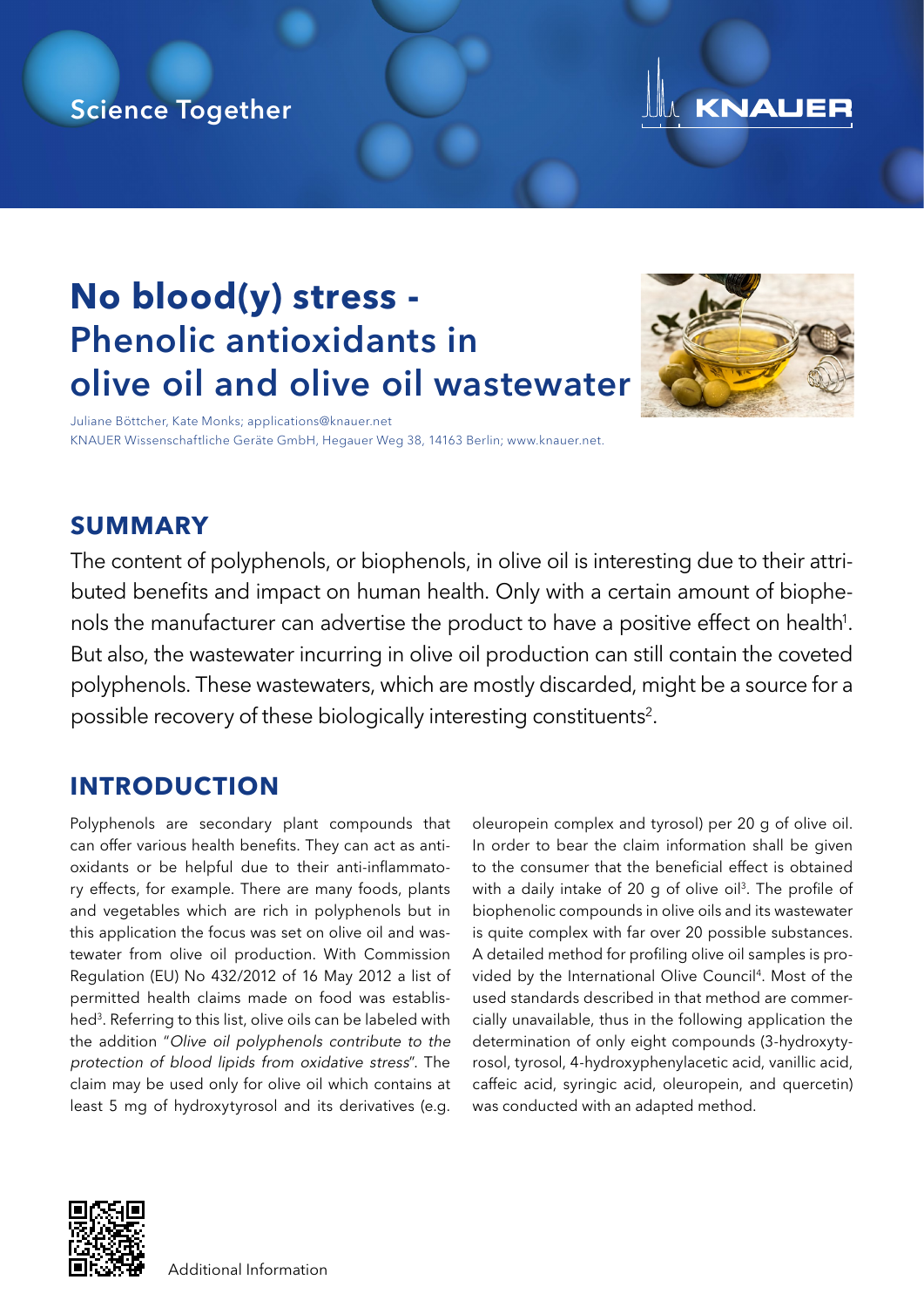# No blood(y) stress - Phenolic antioxidants in olive oil and olive oil wastewater

### **RESULTS**

For peak identification, single standards of the eight phenolic compounds were measured. Thereafter a mixed standard stock solution was prepared. For calibration, the stock solution was diluted to five different levels (Tab. 1).



Fig. 1 Chromatogram of mixed standard at calibration level 5. 1 - 3-hydroxytyrosol, 2 - Tyrosol, 3 - 4-hydroxyphenylacetic acid, 4 - Vanillic acid, 5 - Caffeic acid, 6 - Syringic acid, 7 - Oleuropein, 8 - Quercetin.

Tab. 1 Concentrations of calibration levels

| Substance                       | Level 1<br>$(\mu g/ml)$ | Level 2<br>$(\mu q/ml)$ | Level 3<br>$(\mu q/ml)$ | Level 4<br>$(\mu q/ml)$ | Level 5<br>$(\mu q/ml)$ |
|---------------------------------|-------------------------|-------------------------|-------------------------|-------------------------|-------------------------|
| 3-Hydroxyty-<br>rosol           | 4.400                   | 6.600                   | 13.200                  | 66.000                  | 132.000                 |
| Tyrosol                         | 1.233                   | 1,850                   | 3.700                   | 18.500                  | 37.000                  |
| 4-Hydroxyphe-<br>nylacetic acid | 1.967                   | 2.950                   | 5.900                   | 29.500                  | 59.000                  |
| Vanillic acid                   | 0.867                   | 1.300                   | 2.600                   | 13.000                  | 26.000                  |
| Caffeic acid                    | 1.367                   | 2.050                   | 4.100                   | 20.500                  | 41.000                  |
| Syringic acid                   | 0.867                   | 1.300                   | 2.600                   | 13.000                  | 26.000                  |
| Oleuropein                      | 1.967                   | 2.950                   | 5.900                   | 29.500                  | 59.000                  |
| Quercetin                       | 0.733                   | 1.100                   | 2.200                   | 11.000                  | 22.000                  |

The calibration was successful with a linearity of  $R2 \geq 0.9996$  for all compounds. Based on the calibration measurements the limit of detection (LOD) and limit of quantification (LOQ) were calculated (Tab. 2). For LOD a signal-to-noise ratio (S/N) of S/N=3 was taken as basis of calculation and for LOQ a ratio of S/N=10 was specified.

#### Tab. 2 Calculated LOD and LOQ

| Substance                           | LOD $S/N=3$ ( $\mu q/ml$ ) | LOQ $S/N=10$ ( $\mu$ g/ml) |
|-------------------------------------|----------------------------|----------------------------|
| 3-Hydroxytyrosol                    | 0.794                      | 2.645                      |
| Tyrosol                             | 1.316                      | 4.386                      |
| 4-Hydroxyphenylacetic 1.944<br>acid |                            | 6.481                      |
| Vanillic acid                       | 0.641                      | 2.138                      |
| Caffeic acid                        | 0.382                      | 1.274                      |
| Syringic acid                       | 0.463                      | 1.543                      |
| Oleuropein                          | 1.963                      | 6.542                      |
| Quercetin                           | 0.431                      | 1.437                      |

Five commercially available olive oils were tested and prepared according to the Internal Olive Council sample preparation method (section  $5.1$ )<sup>4</sup> with the changes mentioned in the sample preparation section. All samples were marked as "native extra" but none of the samples was labelled according to Health Claims Regulation. Exemplarily two chromatograms of olive oil samples are shown. Three of the calibrated substances were detected in the sample (Fig. 2). Except for 3-hydroxytyrosol the calculated amounts were below the LOQ of the method.



Fig. 2 Chromatogram of olive oil sample 2. 1 - 3-hydroxytyrosol, 2 - Tyrosol, 3 - vanillic acid.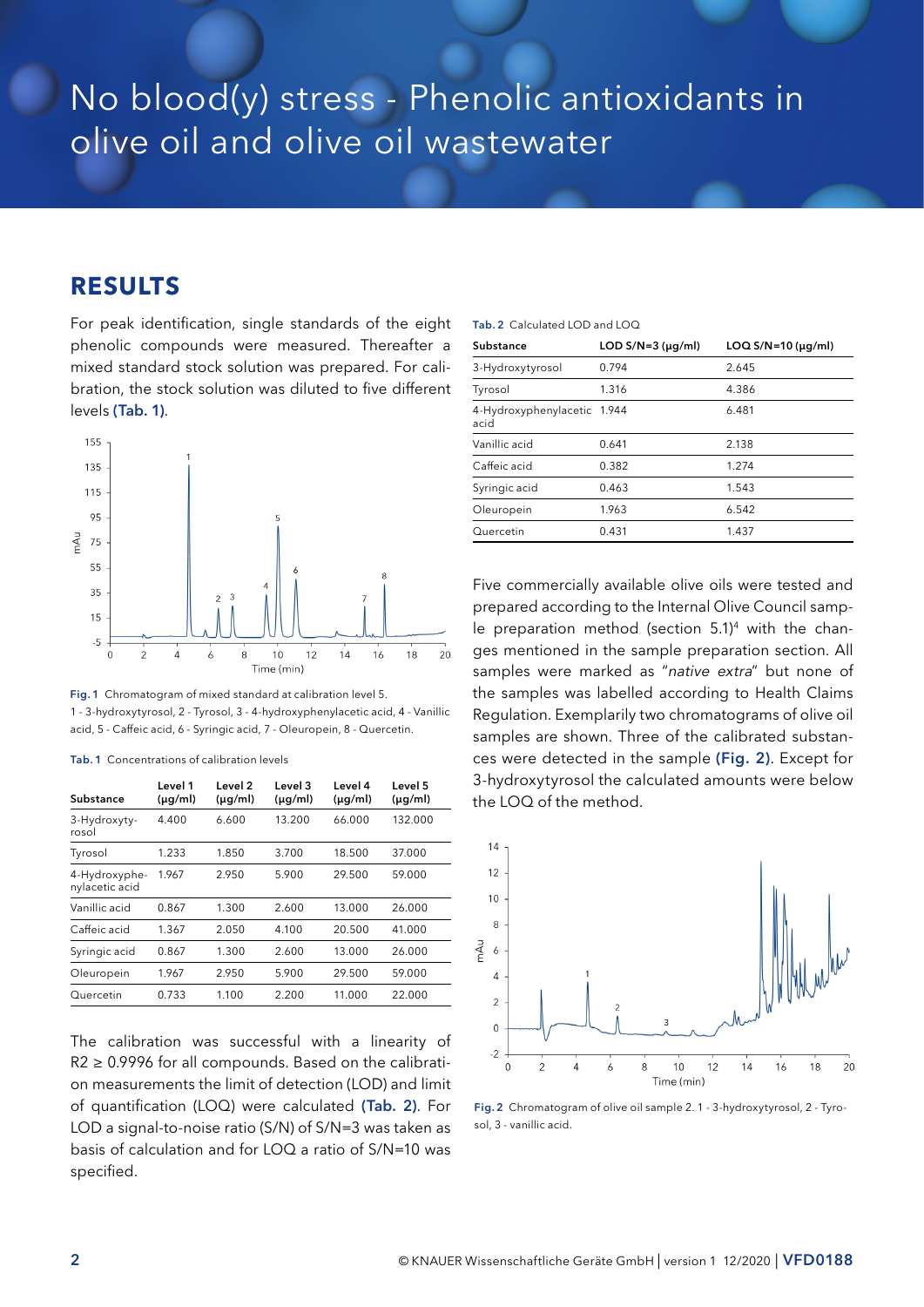# Science Together

# KNALIER

### **RESULTS**



Fig. 4 Chromatogram of olive oil sample 3. 1 - 3-hydroxytyrosol, 2 - Tyrosol, 3 - Syringic acid.

In the second sample also some of the calibrated compounds were detected. Again except for 3-hydroxytyrosol the amounts were below the calculated limit of quantification or even limit of detection. The detectable substances were quantified (Tab. 3, Fig. 5). Caffeic acid and 4-hydroxyphenylacetic acid were neither found in olive oil nor in wastewater samples.

#### Tab. 3 Results of sample measurement, \*= below LOQ/LOD

| Substance             | Sample 1<br>$(\mu g/ml)$ | Sample 2<br>$(\mu g/ml)$ | Sample 3<br>$(\mu q/ml)$ | Sample 4<br>$(\mu g/ml)$ | Sample 5<br>$(\mu q/ml)$ |
|-----------------------|--------------------------|--------------------------|--------------------------|--------------------------|--------------------------|
| 3-Hydroxyty-<br>rosol | 4.107                    | 3.641                    | 6.375                    | 3.433                    | 4.289                    |
| Tyrosol               | $2.620*$                 | $2.594*$                 | $4.107*$                 | $2.813*$                 | $3.352*$                 |
| Vanillic acid         |                          | $0.393*$                 |                          |                          |                          |
| Syringic acid         | $0.322*$                 |                          | $0.386*$                 |                          | $0.207*$                 |
| Oleuropein            | $1.375*$                 |                          | -                        |                          | $1.859*$                 |
| Quercetin             | $1.131*$                 |                          |                          | $1.430*$                 | 1.623                    |





Tyrosol and 3-hydroxytyrosol were found in each of the five samples whereas the other calibrated compounds show different composition patterns. Instead of using an internal standard, the recovery rate was determined. Therefore, one of the samples was spiked with the mixed standard at different concentrations and extracted according to sample preparation procedure.

#### Tab. 4 Recovery rate for extraction procedure

| Substance                           | Recovery rate (%) |
|-------------------------------------|-------------------|
| 3-Hydroxytyrosol                    | 99.77             |
| Tyrosol                             | 92.28             |
| 4-Hydroxyphenylacetic 88.86<br>acid |                   |
| Vanillic acid                       | 98.96             |
| Caffeic acid                        | 92.20             |
| Syringic acid                       | 90.25             |
| Oleuropein                          | 52.93             |
| Quercetin                           | 73.77             |

Furthermore, two wastewater samples from an olive oil production process were measured. The target was to verify if the wastewater still contains amounts of polyphenols which could be of interest for recovery and/or re-use. Recovery rates for the wastewater samples were not determined.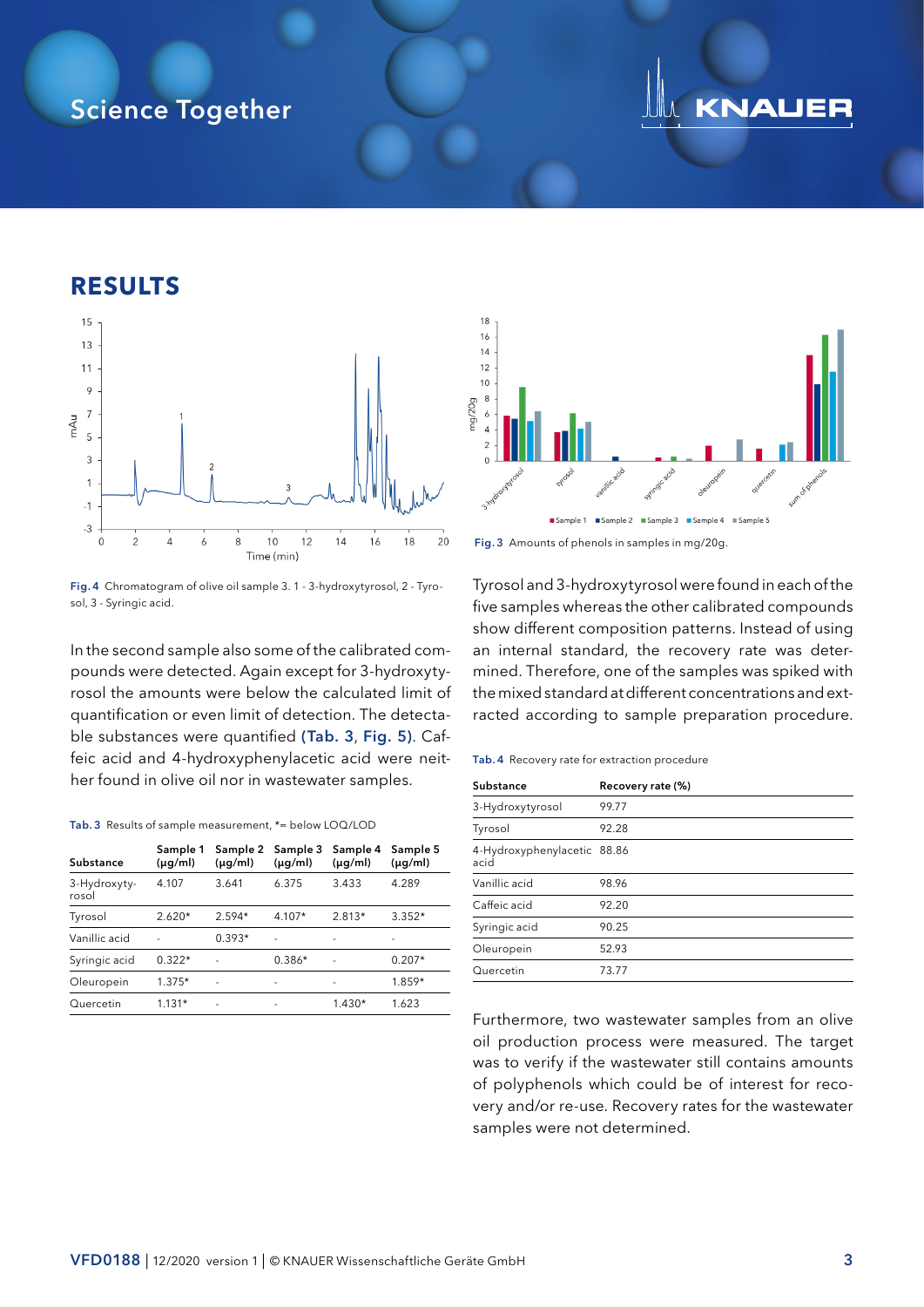# No blood(y) stress - Phenolic antioxidants in olive oil and olive oil wastewater

## **RESULTS**





Fig. 5 Chromatogram of olive oil wastewater sample 1. 1 - 3-hydroxytyrosol, 2 - Tyrosol, 3 - Vanillic acid.

Fig. 6 Chromatogram of olive oil wastewater sample 2. 1 - 3-hydroxytyrosol, 2 - Tyrosol, 3 - Oleuropein.

Both wastewater samples contain high residues of 3-hydroxytyrosol and tyrosol as well as small amounts of other of the calibrated substances (Tab. 5).

| Substance                       | Wastewater 1 (µg/ml)     | Wastewater 2 (µg/ml) |
|---------------------------------|--------------------------|----------------------|
| 3-Hydroxytyrosol                | 537.336                  | 179.115              |
| Tyrosol                         | 484.373                  | 413.389              |
| 4-Hydroxyphenylacetic -<br>acid |                          |                      |
| Vanillic acid                   | 16.258                   |                      |
| Caffeic acid                    |                          |                      |
| Syringic acid                   | $\overline{\phantom{0}}$ |                      |
| Oleuropein                      |                          | 48.740               |
| Quercetin                       |                          |                      |

Tab. 5 Recovery rate for extraction procedure

The application was realized with the kind support of the FiW - Research Institute for Water and Waste Management at RWTH Aachen e. V. and the Institute for Applied Polymer Chemistry (IAP) of FH Aachen. The work was carried out within the CLIENT II research project "I-WALAMAR" (FKZ: 01LZ1807C).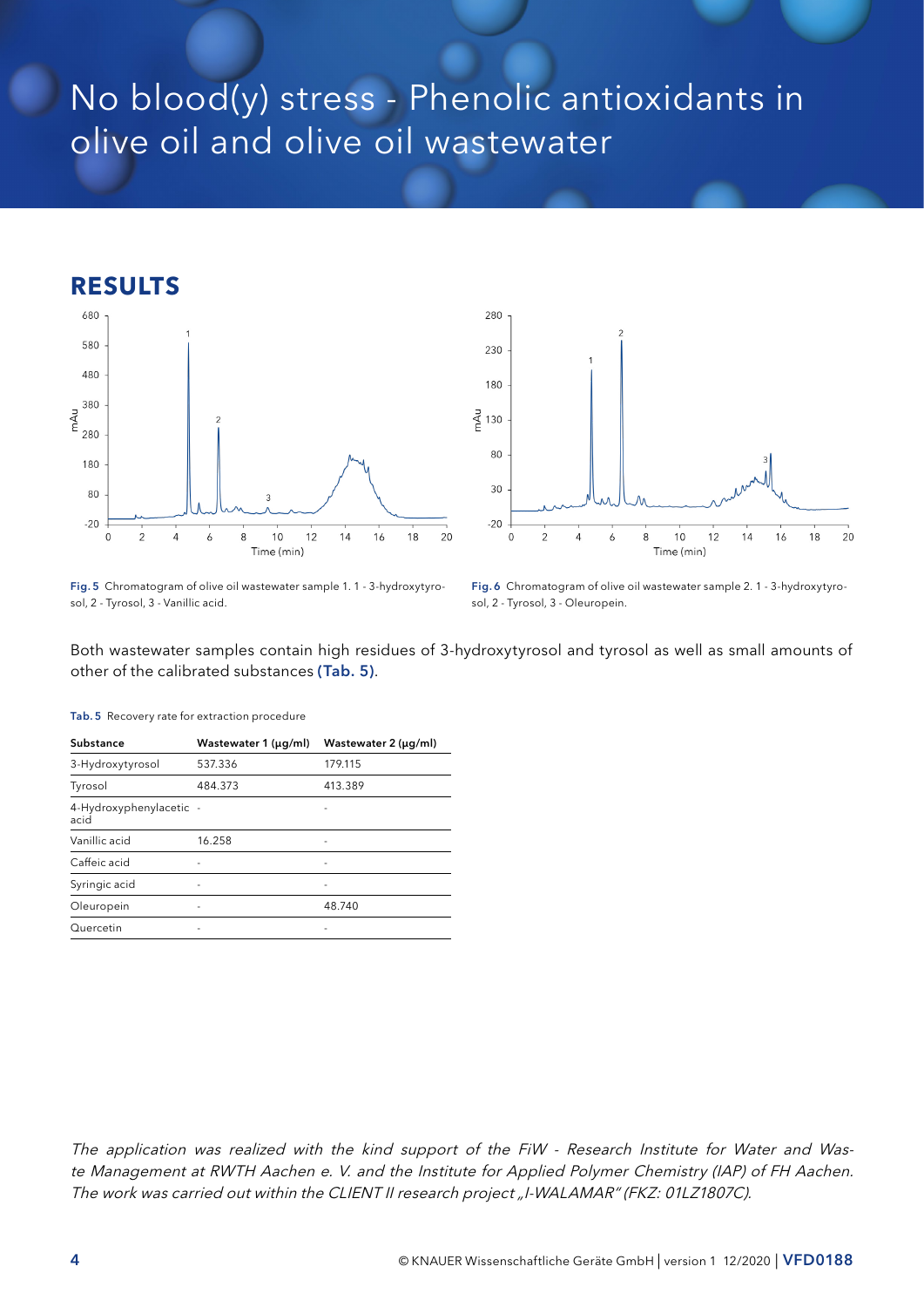## Science Together

# KNAUER

## **SAMPLE PREPARATIONS**

Single standards were dissolved in methanol. Out of these single standards a mixed standard was prepared. Olive oil samples were prepared according to International Olive Council method (section 5.1 Sample preparation)<sup>4</sup>, but without the use of an internal standard. Furthermore, the 0.45 µm PVDF (polyvinylidene fluoride) filter was replaced by a 0.45 µm RC (regenerated cellulose) filter. Wastewater samples were prepared with manual solid phase extraction using CHROMABOND C18, 45 µm, 3 ml/500 mg SPE columns5. The applied SPE method was taken from the Macherey Nagel application database<sup>6</sup>.





### **CONCLUSION**

Although the measured olive oil samples were not labelled with the claim "Olive oil polyphenols contribute to the protection of blood lipids from oxidative stress<sup>"3</sup>, the samples would meet the requirements. For all extracts an amount of at least 5 mg of 3-hydroxytyrosol and its derivatives (e.g. oleuropein complex and tyrosol) per 20 g of olive oil were

determined (Tab. 3, Fig. 4). The analyzed wastewater samples showed high amounts of 3-hydroxytyrosol and tyrosol (Tab. 5). With an appropriate sample preparation and possibly preparative HPLC purification, it should be feasible to recover these substances and make them usable for other areas of application.

### **REFERENCES**

[1] Olea. https://www.oelea.de/olivenoel-analyse-polyphenole (2020/05/11).

[2] Mulinacci, N. et al. Polyphenolic content in olive oil waste waters and related olive samples. Journal of Agricultural and Food Chemistry 49(8):3509-14 (2001).

[3] Official journal of the european union. Commission regulation (EU) No 432/2012. https://eur-lex.europa.eu/legal-content/ EN/TXT/PDF/?uri=CELEX:32012R0432&from=EN (2020/06/11).

[4] International olive council. Determination of biophenols in olive oils by HPLC. https://www.internationaloliveoil.org/wp-content/uploads/2019/11/COI-T.20-Doc.-No-29-Rev-1-2017.pdf (2020/06/11).

[5] Macherey-Nagel. Solid phase extraction. https://www.mn-net.com/de/spe-columns-chromabond-c18-45-m-3-ml/500-mg-730003?c=4514 (2020/06/11).

[6] Macherey-Nagel. Determination of twenty phenolic compounds from Alperujo (A semisolid waste from the olive oil industry). https://chromaappdb.mn-net.com/SPE/9D0DD88B-3C0E-27CA-7712-C260CB3F95EC/determination-of-twenty-phenolic-compounds-from-alperujo-a-semisolid-waste-from-the-olive-oil-industry (2020/06/11).